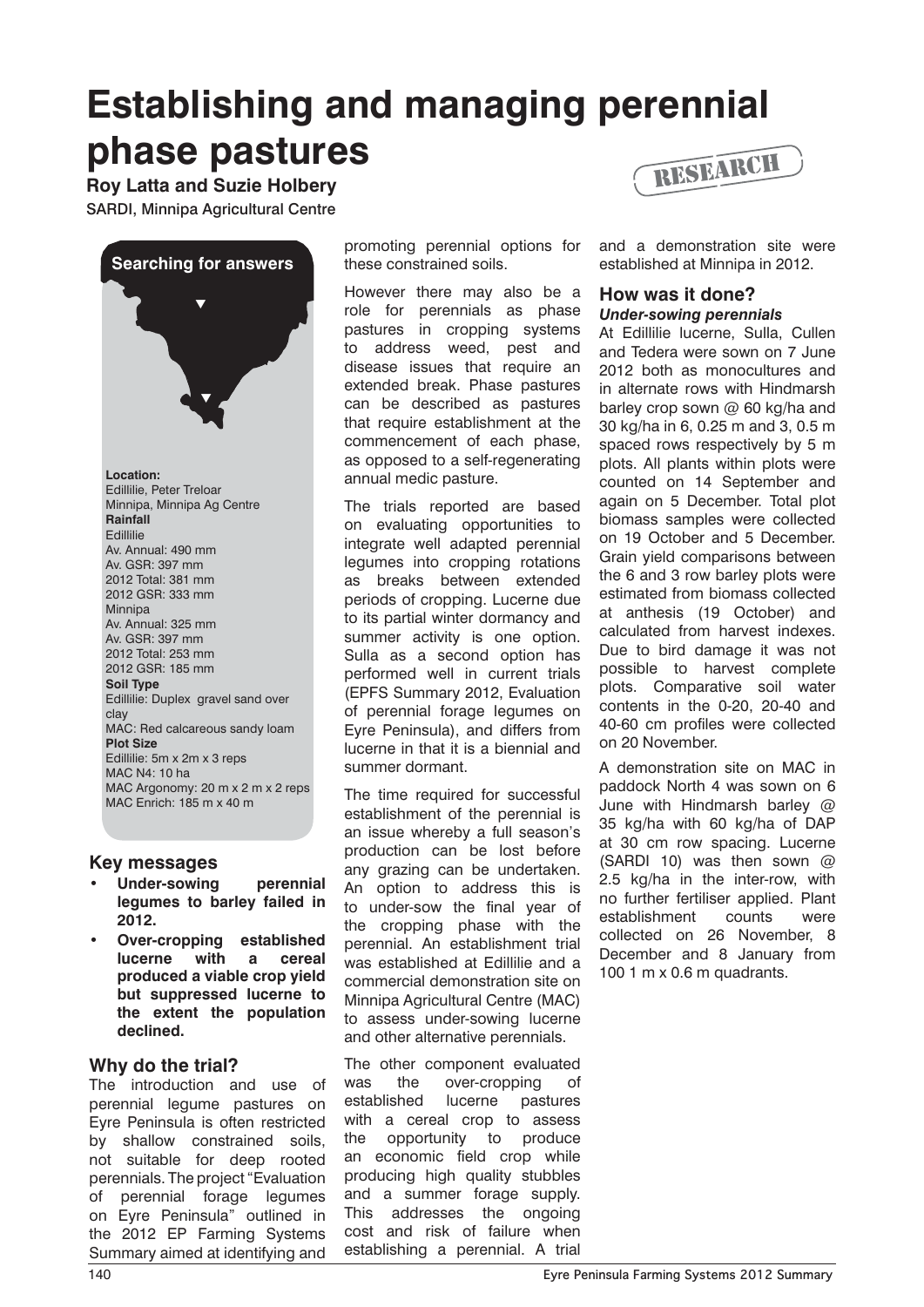#### *Over-cropping established lucerne*

At MAC in the agronomy paddock, lucerne was established in June 2011 in 20 m x 6 row plots, sown with GPS guided 2 cm auto steer. In 2012 sown rows of lucerne were removed with broad spectrum herbicides to allow for 5 sowing configurations (Table 1). On 24 May 2012 wheat was sown with 60 kg of DAP and at a sowing rate representative of the number of rows sown, 60 kg/ha 6 rows, 30 kg/ha 3 rows etc. On 9 July Bromoxyil and Hoegrass® was

applied for broad-leaved weed and annual ryegrass control, it also suppressed lucerne production over winter. Measurements taken included soil water content preseeding, 19 April, and post harvest, 30 October, in 0.3 m soil profile sections down to 0.9 m, lucerne plant numbers on 4 June and again with biomass sampling on 29 October, from the complete plot. The wheat grain yield was calculated from plot weights collected with a Kingaroy harvester on 29 October.

site was established at MAC in the Enrich paddock on 24 May 2012 when a 1 ha paddock of lucerne sown in 2009 had wheat and DAP both  $@$  60 kg/ha sown into half the paddock. Comparative biomass and lucerne plant numbers between treatments were estimated.

#### **What happened?**

Winter rainfall at Edillilie in 2012 was average (150 mm) but below average in spring (50 mm). At Minnipa it was similar, average over winter (100 mm) and low in spring (24 mm).

An over-cropping demonstration

| Table 1 Lucerne (L) and 2012 wheat (W) sowing configurations at Minnipa, 2012 |  |  |  |  |  |
|-------------------------------------------------------------------------------|--|--|--|--|--|
|                                                                               |  |  |  |  |  |
|                                                                               |  |  |  |  |  |

| Treatment 1 | Treatment 2   | Treatment 3  | Treatment 4  | Treatment 5   |  |
|-------------|---------------|--------------|--------------|---------------|--|
|             | <b>LWLWLW</b> | <b>WWLWW</b> | <b>WWWWL</b> | <b>WWWWWW</b> |  |

*Table 2 Plant numbers (plants/m2 ), total biomass (tDM/ha), grain yield (t/ha) and soil water content (mm/0-0.6 m) at Edillilie in 2012*

| <b>Treatment</b>  | <b>Plant numbers</b> |                          | <b>Total</b> | <b>Grain yield</b>         | Soil water |                        |
|-------------------|----------------------|--------------------------|--------------|----------------------------|------------|------------------------|
| <b>Plant type</b> | <b>Sowing</b>        | (plants/m <sup>2</sup> ) |              | <b>biomass</b><br>(tDM/ha) | (t/ha)     | content<br>(mm/0.06 m) |
|                   | configuration        | 14 Sept                  | 5 Dec        | 5 Dec                      | 5 Dec      | 22 Nov                 |
| Cereal            | Monoculture          |                          |              |                            | 1.3        | 101                    |
| Lucerne           | Monoculture          | 16                       | 12           | 0.48                       |            | 108                    |
| Lucerne           | Alternate rows       | 8                        | 2            | 0.01                       | 0.8        | 94                     |
| Tedera            | Monoculture          | 15                       | 9            | 0.17                       |            | 96                     |
| Tedera            | Alternate rows       | 6                        | 2            | 0.01                       | 0.9        | 95                     |
| Cullen            | Monoculture          | 13                       | 6            | 0.02                       |            | 101                    |
| Cullen            | Alternate rows       | 5                        | 1            | 0.00                       | 0.9        | 119                    |
| Sulla             | Monoculture          | 11                       | 7            | 0.45                       |            | 99                     |
| Sulla             | Alternate rows       | 6                        | ┫            | 0.01                       | 0.9        | 88                     |

*Table 3 Lucerne (L) plant numbers (plants/m2), total biomass (tDM/ha), wheat (W) grain yield (t/ha) and soil water content (mm/0-0.09 m) in the over-cropping trial at Minnipa, 2012*

| <b>Treatment</b>         | <b>Plant numbers</b><br>(plants/ $m^2$ ) |            | <b>Total biomass</b><br><b>Grain yield</b><br>(tDM/ha)<br>(t/ha) |     | Soil water<br>content<br>(mm/0.06 m) |
|--------------------------|------------------------------------------|------------|------------------------------------------------------------------|-----|--------------------------------------|
| <b>Row configuration</b> | 4 June                                   | 29 October |                                                                  |     |                                      |
| <b>WWWWWW</b>            |                                          |            |                                                                  | 2.6 | 100                                  |
| <b>LWLWLW</b>            | 3                                        | 0.5        | 0.02                                                             | 1.9 | 98                                   |
| <b>LWWWWL</b>            | 4                                        | 1.7        | 0.07                                                             | 1.7 | 98                                   |
| <b>LWWLWW</b>            | 4                                        | 0.8        | 0.04                                                             | 2.0 | 98                                   |
|                          | 11                                       | 8.5        | 1.40                                                             |     | 96                                   |